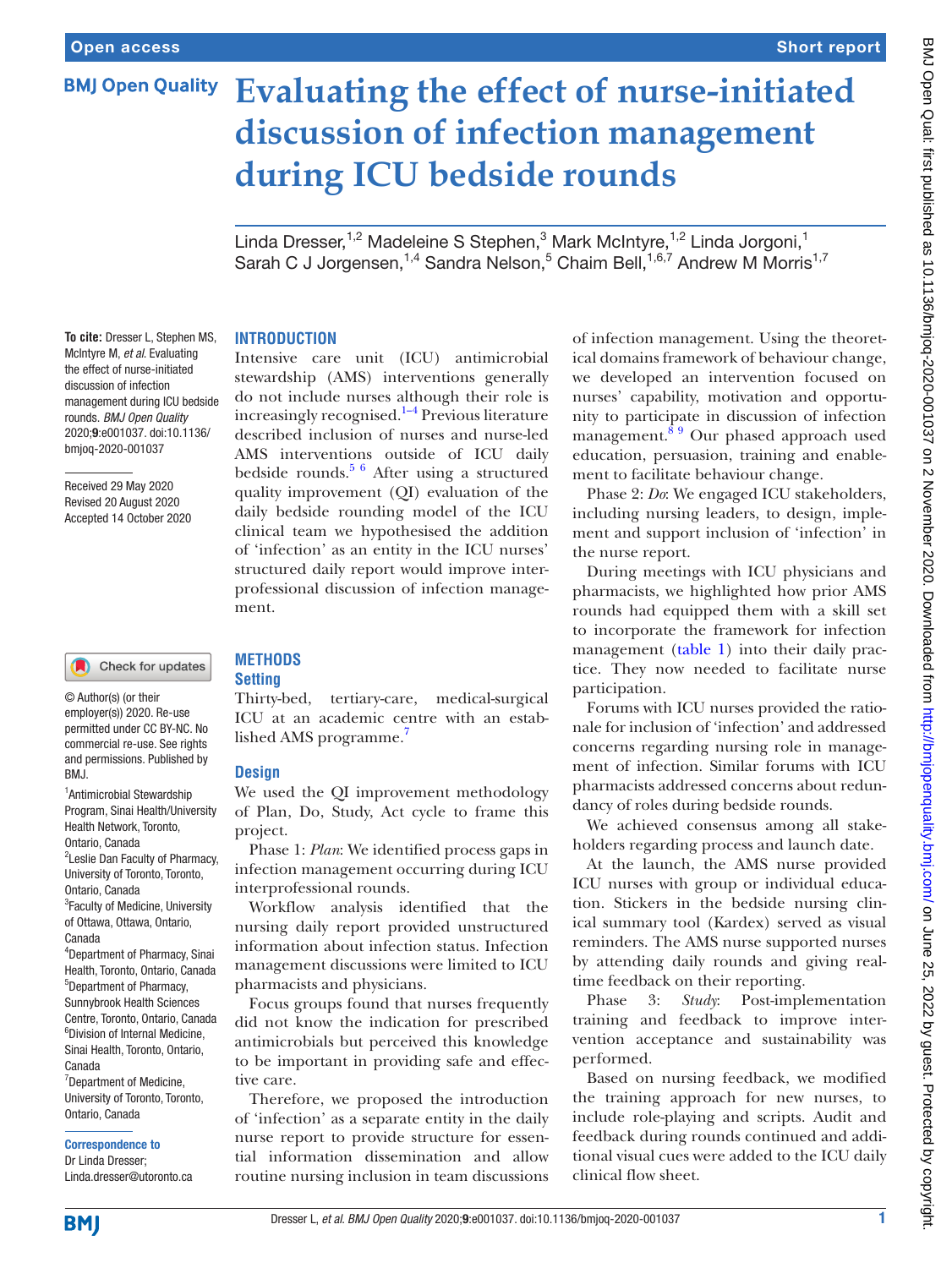BMJ Open Qual: first published as 10.1136/bmjoq-2020-001037 on 2 November 2020. Downloaded from http://bmjopenquality.bmj.com/ on June 25, 2022 by guest. Protected by copyright. BMJ Open Qual: first published as 10.1136/bmjoq-2020-001037 on 2 November 2020. Downloaded from Amid: bmj.com/ on June 25, 2022 by guest. Protected by copyright.

<span id="page-1-0"></span>Table 1 Pre-intervention and post-intervention changes in inclusion of infection management decision-making framework components during daily bedside ICU rounds

|                                      | <b>Pre-intervention</b><br>$n = 95$ | <b>Post-intervention</b><br>$n = 217$ |         |
|--------------------------------------|-------------------------------------|---------------------------------------|---------|
| Decision-making component            | n (%)                               | n (%)                                 | P value |
| Evidence of infection                | 7(7.4)                              | 158 (72.8)                            | < 0.001 |
| Focus of infection                   | 17 (17.9)                           | 158 (72.8)                            | < 0.001 |
| Likely pathogens of infection        | 16(16.8)                            | 154 (71.0)                            | < 0.001 |
| Intention of therapy                 | 16 (16.8)                           | 165 (76.0)                            | < 0.001 |
| Current day of antimicrobial therapy | 20(21.1)                            | 174 (80.2)                            | < 0.001 |
| Tailoring antimicrobial therapy      | 66 (69.5)                           | 113(52.1)                             | 0.004   |
| Expectations adjusted                | 22(23.2)                            | 117 (53.9)                            | < 0.001 |
| Planned duration                     | 51(53.7)                            | 139 (64.1)                            | 0.084   |
| Overall                              | 215/760 (28.3)                      | 1180/1736 (68.0)                      | < 0.001 |

ICU, intensive care unit.

The primary outcome was frequency of discussion of each of the eight components of the infection management framework ([table](#page-1-0) 1).

A convenience sample of pre-implementation and post-implementation interprofessional team bedside round discussions was audited (Monday to Friday) by a non-AMS team member (MSS) using an electronic tool (SimpleSurvey, OutSideSoft Solutions, Quebec, Canada). The ICU team was aware of the auditor but not the audit details.

Data were analysed using descriptive statistics.

### **RESULTS**

During the pre-implementation period (May 2017 to October 2017), 95 audits were completed and 217 were completed during post-implementation (October 2017 to August 2018). After implementation there was a statistically significant increase in discussion of each infection management component, except tailoring of antimicrobial therapy [\(figure](#page-1-1) 1, [table](#page-1-0) 1).

Phase 4: *Act*: Over the subsequent 18 months, the intervention was scaled up and implemented into three additional ICUs across the institution. Ongoing feedback is provided to each ICU team weekly during



<span id="page-1-1"></span>Figure 1 Decision-making framework component inclusion before intervention and after intervention.

AMS rounds based on appropriateness of antimicro-bial prescribing.<sup>[10](#page-2-4)</sup>

# **DISCUSSION**

A structured QI redesign of the daily bedside nursing report in the ICU to include 'infection' led to improved interprofessional discussion of key components of infection management.

This low-resource intervention did not disrupt workflow and increased nursing involvement. Seven of the eight components of infection management discussion increased. Decreased discussion of tailoring of therapy after intervention was unexpected; this warrants future investigation.

Few studies have described nursing engagement in AMS despite their recognised role and to our knowledge this is the first description of such an AMS intervention.<sup>156</sup> By leveraging key aspects of behaviour change framework; motivation (need to know information for rounds), opportunity (incorporated into existing workflow), and capability (training and inclusion in discussion increases infection-related knowledge), our novel approach was successful in integrating nurses into bedside discussions of infection management.

Our AMS programme has been active in the ICUs of our institutions for greater than 10 years, therefore our intervention was largely independent of AMS guidance, and focused on the process of communication among the ICU interprofessional team. However, it was not without limitations as it was conducted in a single ICU that was already socialised to AMS. Our audit captured data related to the frequency of sharing of information and statement of planned actions, not quality of discussion. It will be important to explore relationships between quality of discussion and appropriateness of antimicrobial prescribing and patient outcomes. A larger, multicentre study with patient-specific outcomes would help understand the generalisability, feasibility and effectiveness of